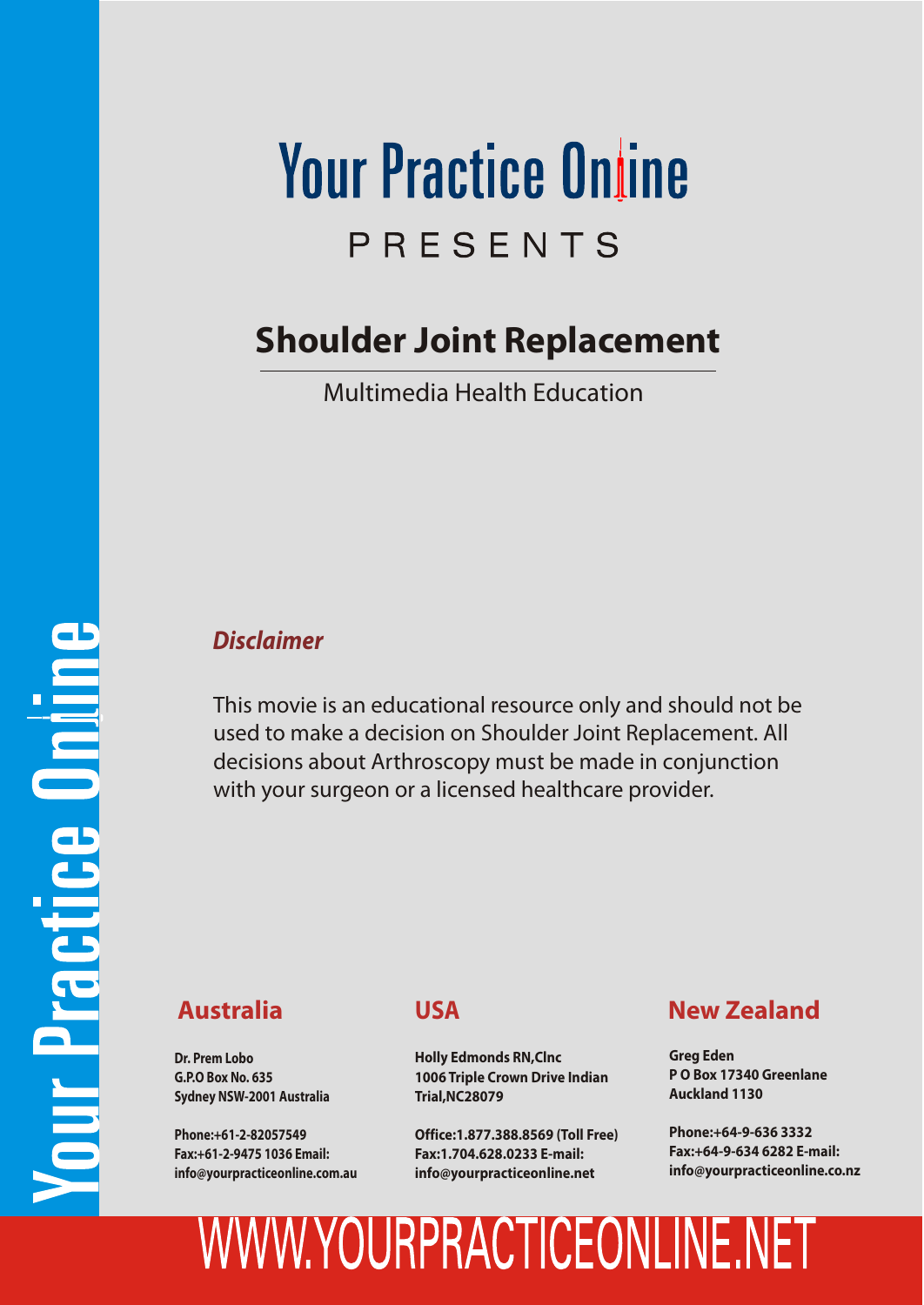### **Shoulder Joint Replacement**

Multimedia Health Education

### MULTIMEDIA HEALTH EDUCATION MANUAL

TABLE OF CONTENTS

| <b>SECTION</b>           | <b>CONTENT</b>            | <b>PAGE</b> |
|--------------------------|---------------------------|-------------|
|                          |                           |             |
| 1. Introduction          |                           |             |
|                          | a. Shoulder Joint Anatomy |             |
| 2. Arthritis             |                           |             |
| a. What is Arthritis     |                           |             |
| b. Shoulder Arthritis    |                           |             |
| c. Diagnosis             |                           |             |
| 3. Joint Replacement     |                           |             |
| a. Procedure             |                           |             |
| b. Risks & Complications |                           |             |
|                          |                           |             |
|                          |                           |             |
|                          |                           |             |
|                          |                           |             |
|                          |                           |             |
|                          |                           |             |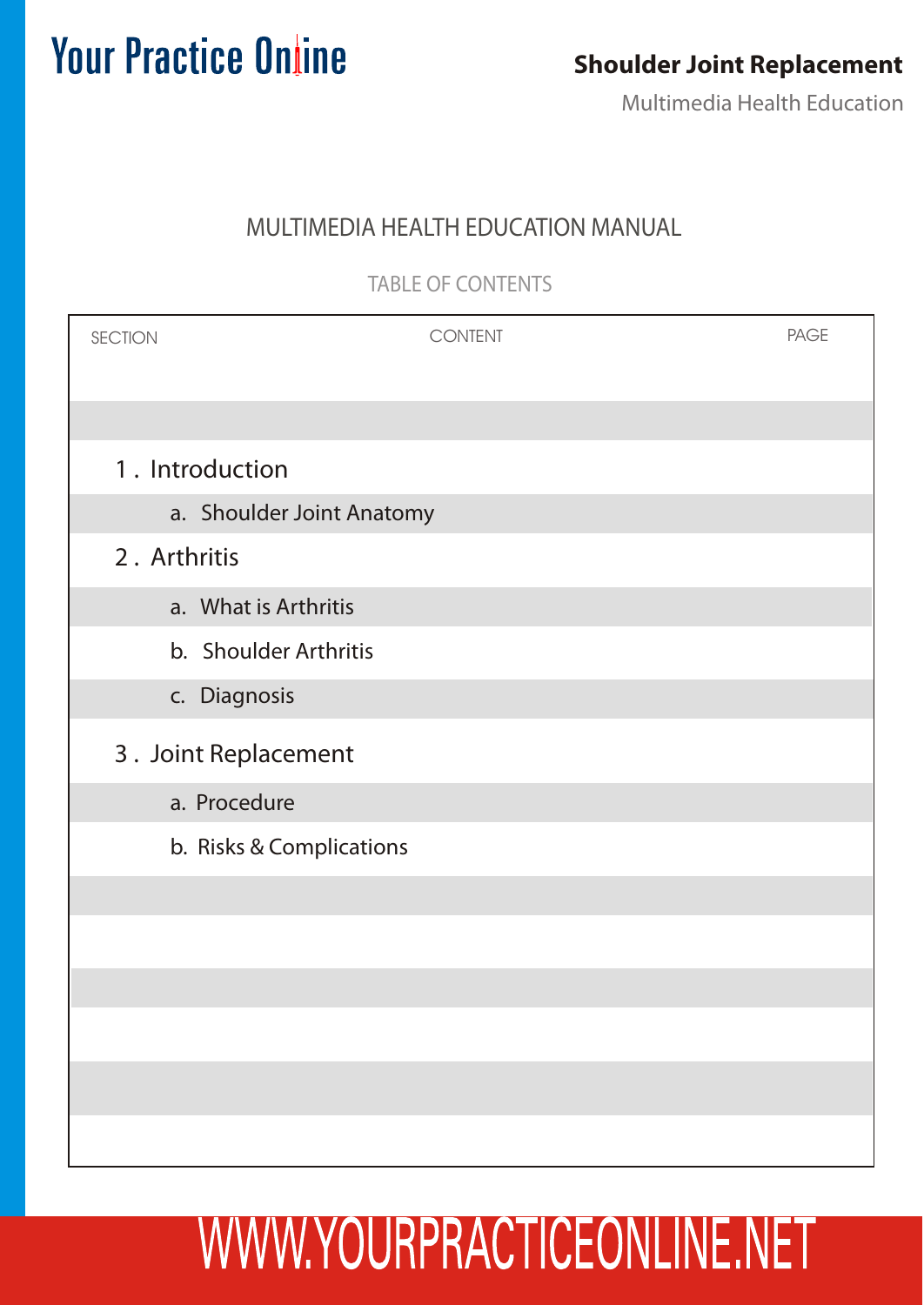### **Shoulder Joint Replacement**

Multimedia Health Education

### INTRODUCTION

The information in this presentation has been intended to help consumers understand the structure and function of anatomical components and take charge of Orthopaedic health. The animated surgeries and procedures should help you understand Joint replacement procedures and help you to make a decision.

Also, it explains the risks, complications and provides guidelines for living with surgeries, conditions and procedures.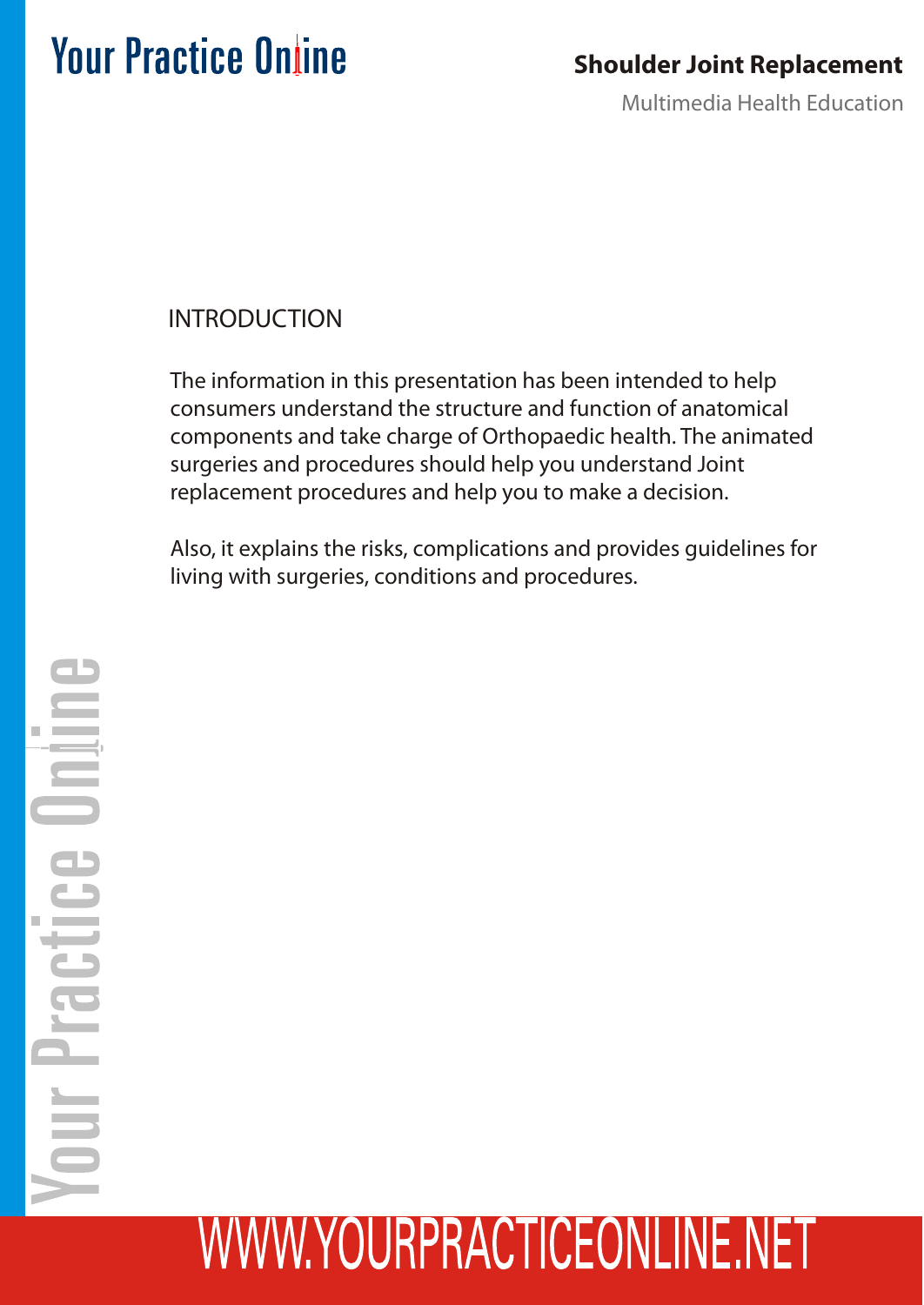### **Shoulder Joint Replacement**

Multimedia Health Education

### The Shoulder Joint

Shoulder is a "ball-and-socket" joint. A "ball" at the top of the upper arm bone (the humerus) fits neatly into a "socket," called the glenoid, which is part of the shoulder blade (scapula).

The cartilage cushions the joint, and allows the bones to move on each other with smooth movements. This cartilage does not show up on X-ray, therefore you can see a "Joint space" between the head of the upper arm bone (Humerus) and Glenoid socket of the shoulder blade (Scapula).

### The Shoulder Joint Anatomy

Text String, Shoulder is a 'ball-and-socket' joint. A 'ball' at the top of the upper arm bone (the humerus) fits neatly into a 'socket', called the glenoid, which is part of the shoulder blade

Three bones, the collarbone (clavicle), the shoulder blade (scapula), and the upper arm bone (humerus) come together to form the shoulder joint.







### Humerus

Provides attachment to muscles of the upper arm. The humoral head forms the ball of the ball-andsocket shoulder joint.

### Scapula

Scapula (shoulder blade) is a flat, triangular bone providing attachment to the muscles of back and neck.

### Clavicle

The clavicle is an S-shaped bone that connects the shoulder girdle to the trunk. It maintains the shoulder in a functional position with the axial skeleton and allows varied arm positions in sports.

In addition to its structural function, the clavicle protects major underlying nerves and blood vessels as they pass from the neck to the axilla.

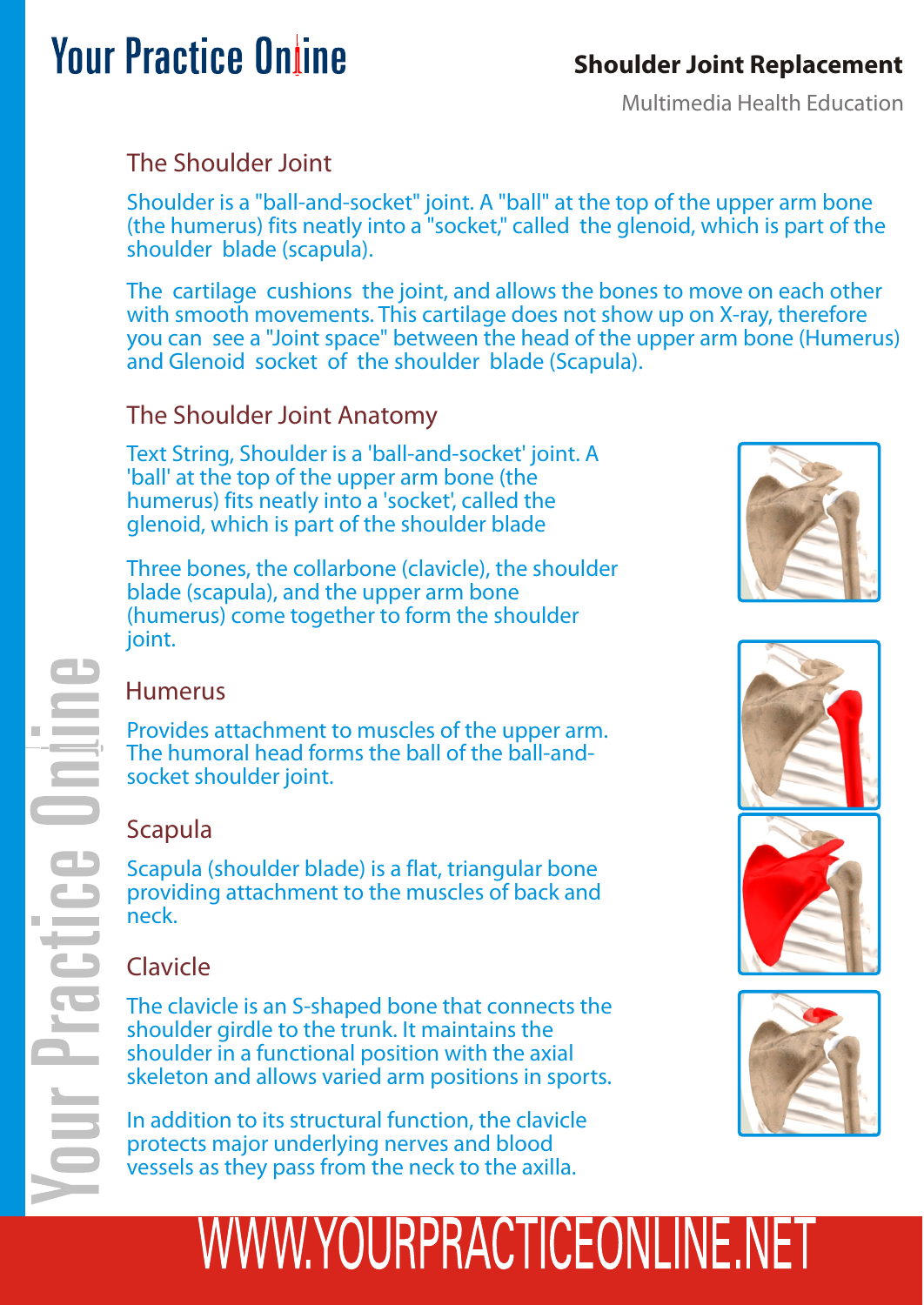### **Shoulder Joint Replacement**

Multimedia Health Education

### Coracoid Process

The coracoid process is the extension around the shoulder joint at the front.

### Acromion

The acromion is the extension of scapula (shoulder blade) around the shoulder joint at the rear to from a roof. This is also called the acromial process.

### Glenoid

Glenoid, is the depression at the end of scapula that forms the socket of ball-and-socket shoulder joint.







### **Arthritis**

Arthrit is is a general term covering numerous conditions where the joint surfaces (cartilage) wear out.

The joint surface is covered by a smooth articular surface that allows pain free movement in the joint. This surface can wear out for a number of reasons, often the definite cause is not known. When the articular cartilage wears out, the bone ends rub on one another and cause pain.

There are numerous conditions that can cause arthritis and often the exact cause is never known. In general, but not always it affects people as they get older (Osteoarthritis).

Arthritis - Other causes include :

- Growth abnormalities of the shoulder
- Trauma (fracture)
- Increased stress, e.g., overuse, overweight.
- Avascular necrosis (loss of blood supply)
- Infection
- Connective tissue disorders
- Inactive lifestyle, e.g., obesity
- Inflammation, e.g., Rheumatoid arthritis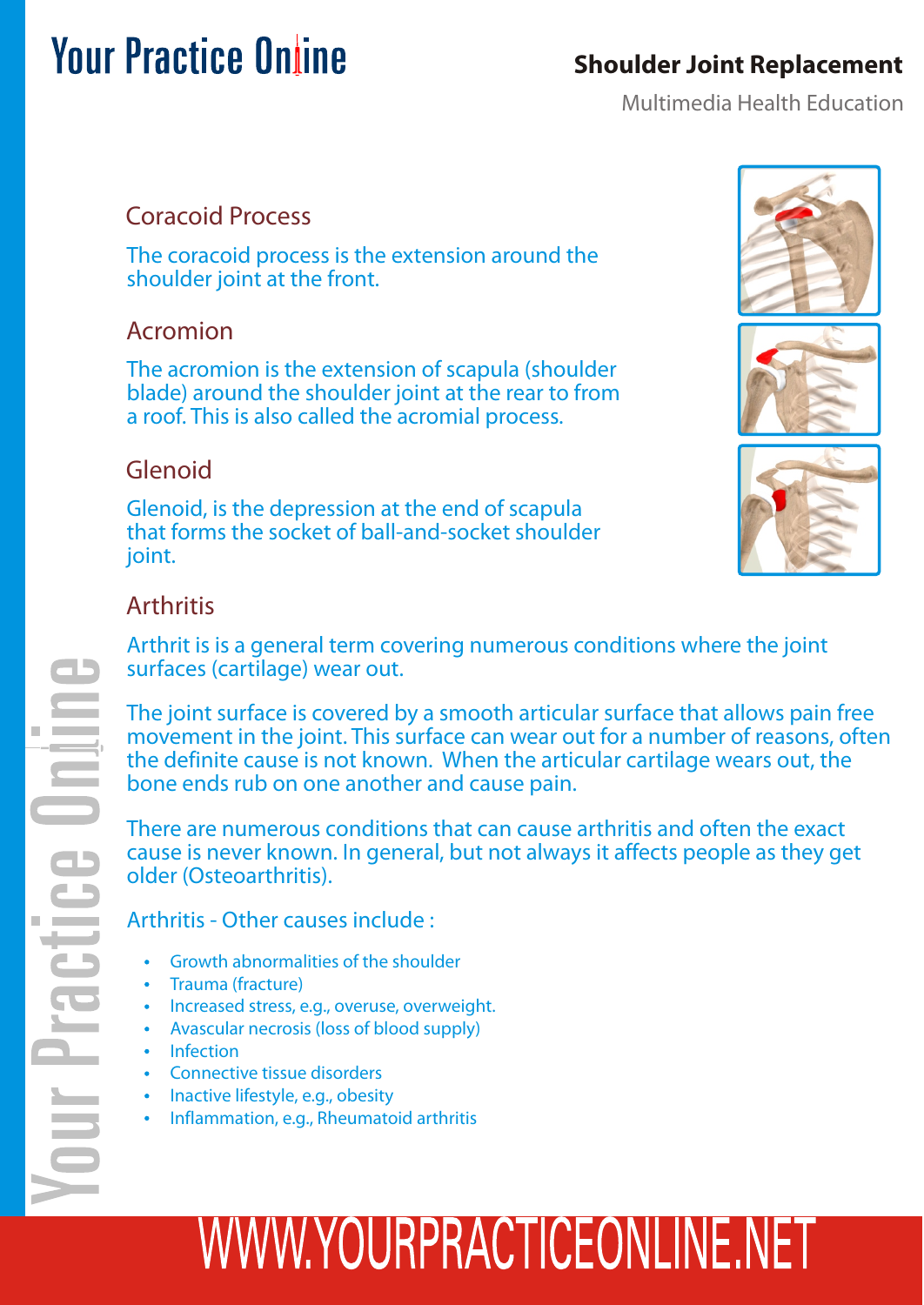### **Shoulder Joint Replacement**

Multimedia Health Education

### Arthritis - Difference between the normal and arthritic shoulder



### Arthritis - In an Arthritic Shoulder

- The cartilage lining is thinner than normal or completely absent. The degree of cartilage damage and inflammation varies with the type and stage of arthritis.
- The capsule of the arthritic shoulder is swollen
- The joint space is narrowed and irregular in outline; this can be seen in an X-ray image.
- Bone spurs or excessive bone can also build up around the edges of the joint.

The combinations of these factors make the arthritic shoulder stiff and limit activities due to pain or fatigue.

### Arthritis - Diagnosis

- The diagnosis of osteoarthritis is made on history, physical examination & X-rays.
- There is no blood test to diagnose Osteoarthritis (wear & tear arthritis)

#### Joint Replacement - Procedure

The surgery is performed under sterile conditions in the operating theatre under spinal or general anaesthesia.

An incision is made over the affected shoulder to expose the shoulder joint.

The upper arm bone (Humerus) is separated from the glenoid socket of the shoulder blade (Scapula).



The humeral head which is arthritic is cut off.

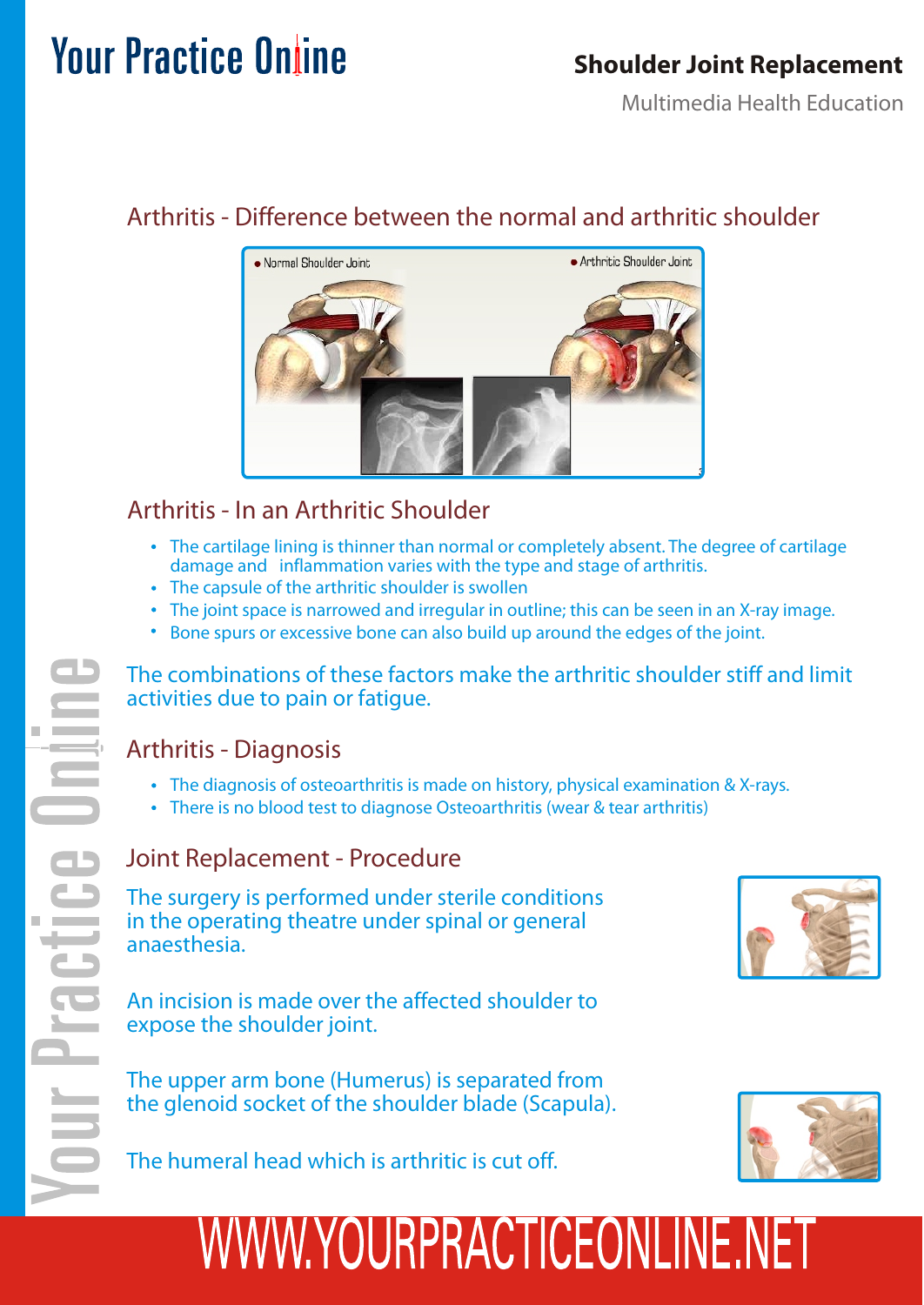### **Shoulder Joint Replacement**

Multimedia Health Education

The surgeon concentrates on the glenoid (socket).

The arthritic part of the socket is removed and prepared to take the glenoid component.

The glenoid component is then pressed into the socket.

The upper arm bone is prepared to take the new humeral component.

The humeral component is then inserted into the upper arm bone. This may be press fit relying on the bone to grow into it or cemented depending on a number of factors such as bone quality and surgeon's preference.

The humeral head component is then placed on the humeral stem.

This component is made of metal.

The artificial components are fixed in place. The Joint capsule is stitched together. The muscle and tendons are then repaired and the skin is closed.

#### Risks and Complications

As with any major surgery there are potential risks involved.

The decision to proceed with the surgery is made because the advantages of surgery outweigh the potential disadvantages.

It is important that you are informed of these risks before the surgery takes place.









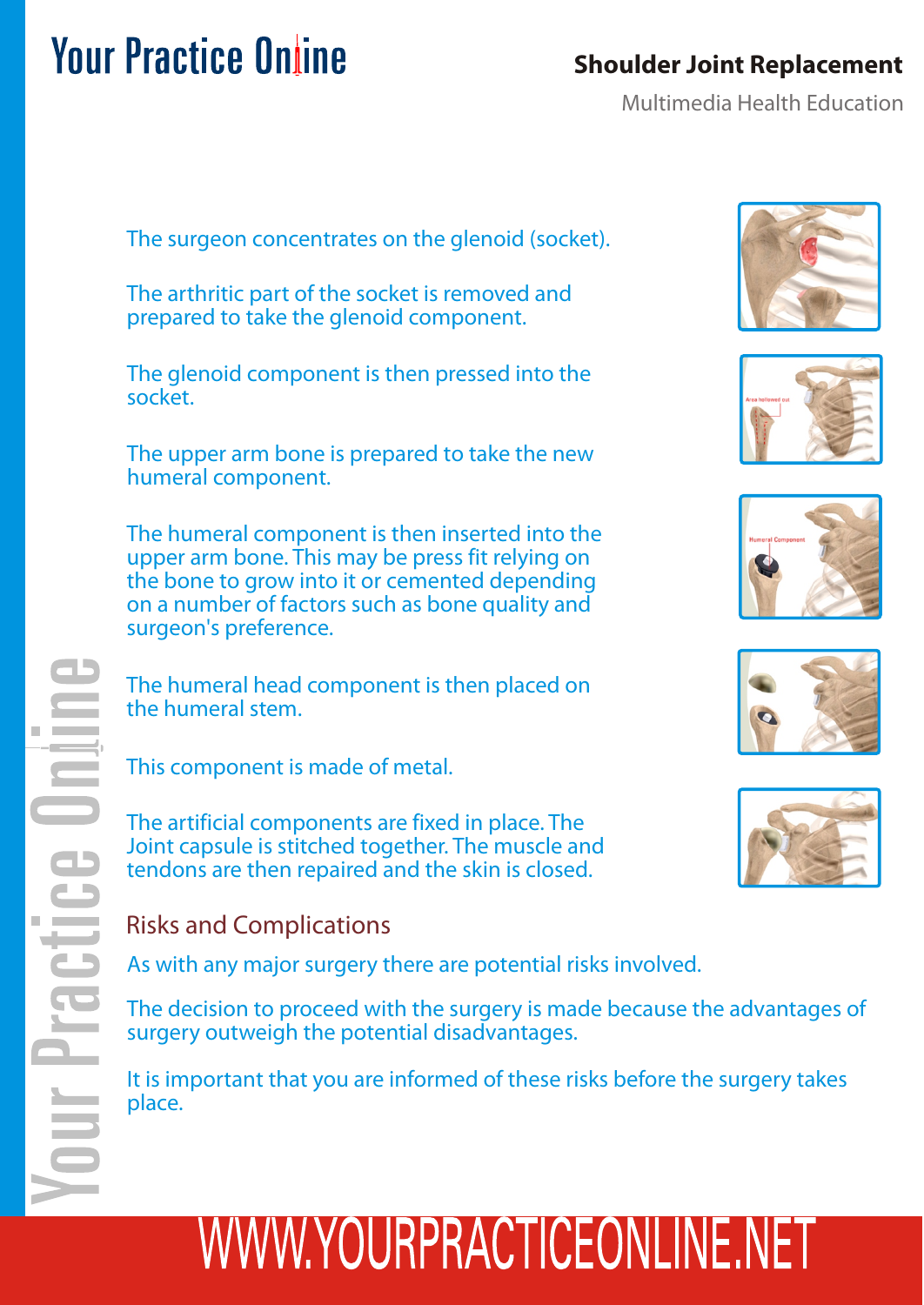### **Shoulder Joint Replacement**

Multimedia Health Education

## **Your Practice Online**

### Risks and Complications

Complications can be medical (general) or specific to the shoulderMedical complications include those of the anesthetic and your general well being. Almost any medical condition can occur so this list is not complete. Complications include

- Allergic reactions to medications
- Blood loss requiring transfusion with its low risk of disease transmission
- Heart attacks, strokes, kidney failure, pneumonia, bladder infections.
- Complications from nerve blocks such as infection or nerve damage.
- Serious medical problems can lead to ongoing health concerns, prolonged hospitalization or rarely death.

### Risks and Complications: Specific Complications :

#### Infection :

Infection can occur with any operation. Infection rates vary. If it occurs, it can be treated with antibiotics but may require further surgery. Very rarely your shoulder may need to be removed to eradicate infection.

#### Dislocation :

This means the humeral head popping out of its socket. Precautions need to be taken with your new shoulder forever. If a dislocation occurs it needs to be put back into place with an anesthetic. Rarely this becomes a recurrent problem

Fractures (break) of the humerus (upper arm bone) or scapula (shoulder blade) :

This is also rare but can occur during or after surgery. This may prolong your recovery or require further surgery.

Damage to nerves or blood vessels :

Also rare but can lead to weakness and loss of sensation in part of the arm. Damage to blood vessels may require further surgery if bleeding is ongoing.

Blood clots (Deep Venous Thrombosis) :

These can form in the arm muscles and can travel to the lung (Pulmonary embolism). These can occasionally be serious and even life threatening.

If you get calf pain or shortness of breath at any stage, you should notify your surgeon.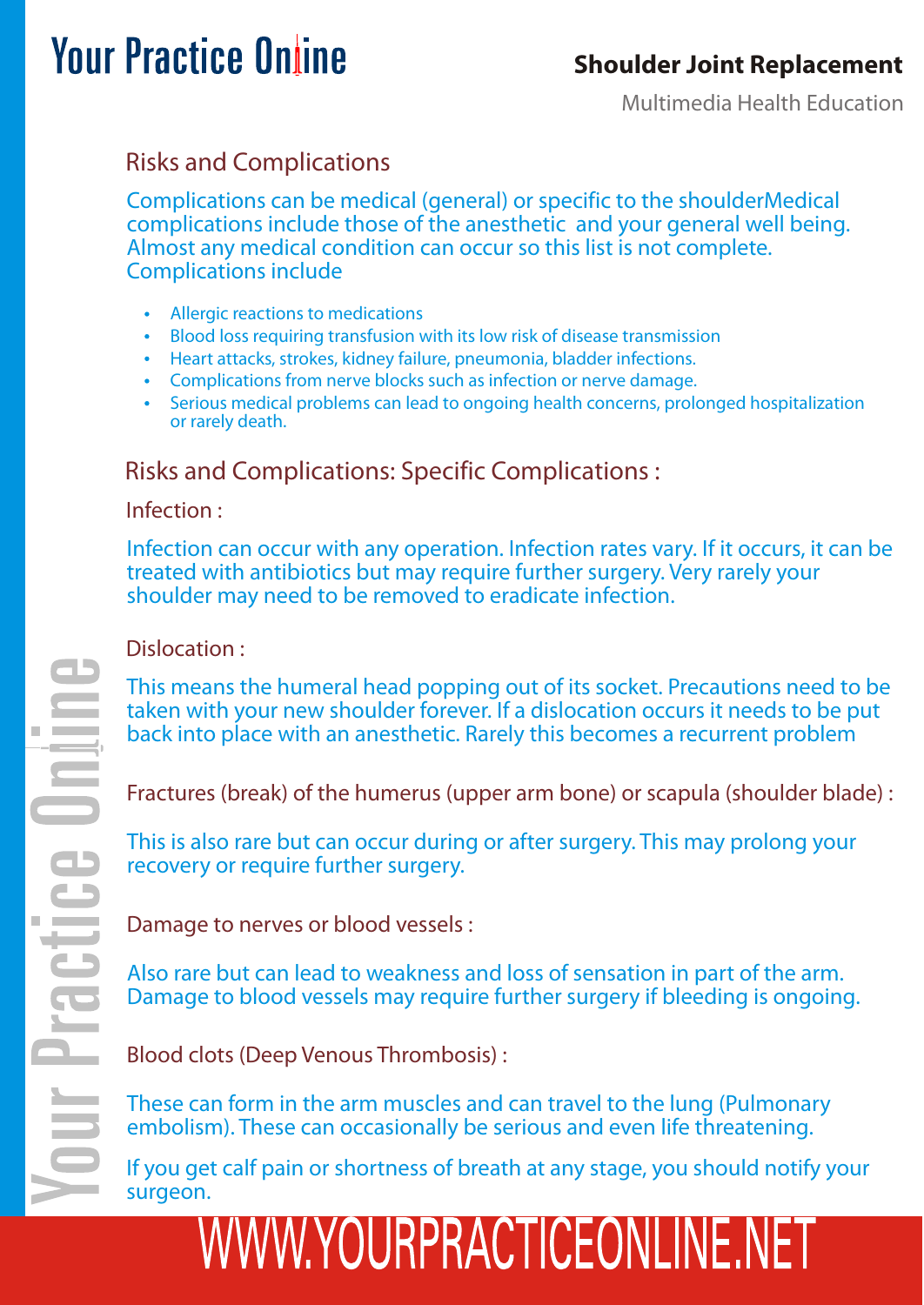### **Shoulder Joint Replacement**

Multimedia Health Education

Wound irritation:

Your scar can be sensitive or have a surrounding area of numbness. This normally decreases over time and does not lead to any problems with your new ioint.

Arm length inequality:

It is very difficult to make the arm exactly the same length as the other one. Occasionally the arm is deliberately lengthened to make the shoulder stable during surgery. There are some occasions when it is simply not possible to match the arm lengths.

Wear :

All joints eventually wear out. The more active you are, the quicker this will occur.

Failure to relieve pain :

Very rare but may occur, especially if some pain is coming from other areas such as the spine.

Unsightly or thickened scar :

Discuss your concerns thoroughly with your orthopaedic surgeon prior to surgery.